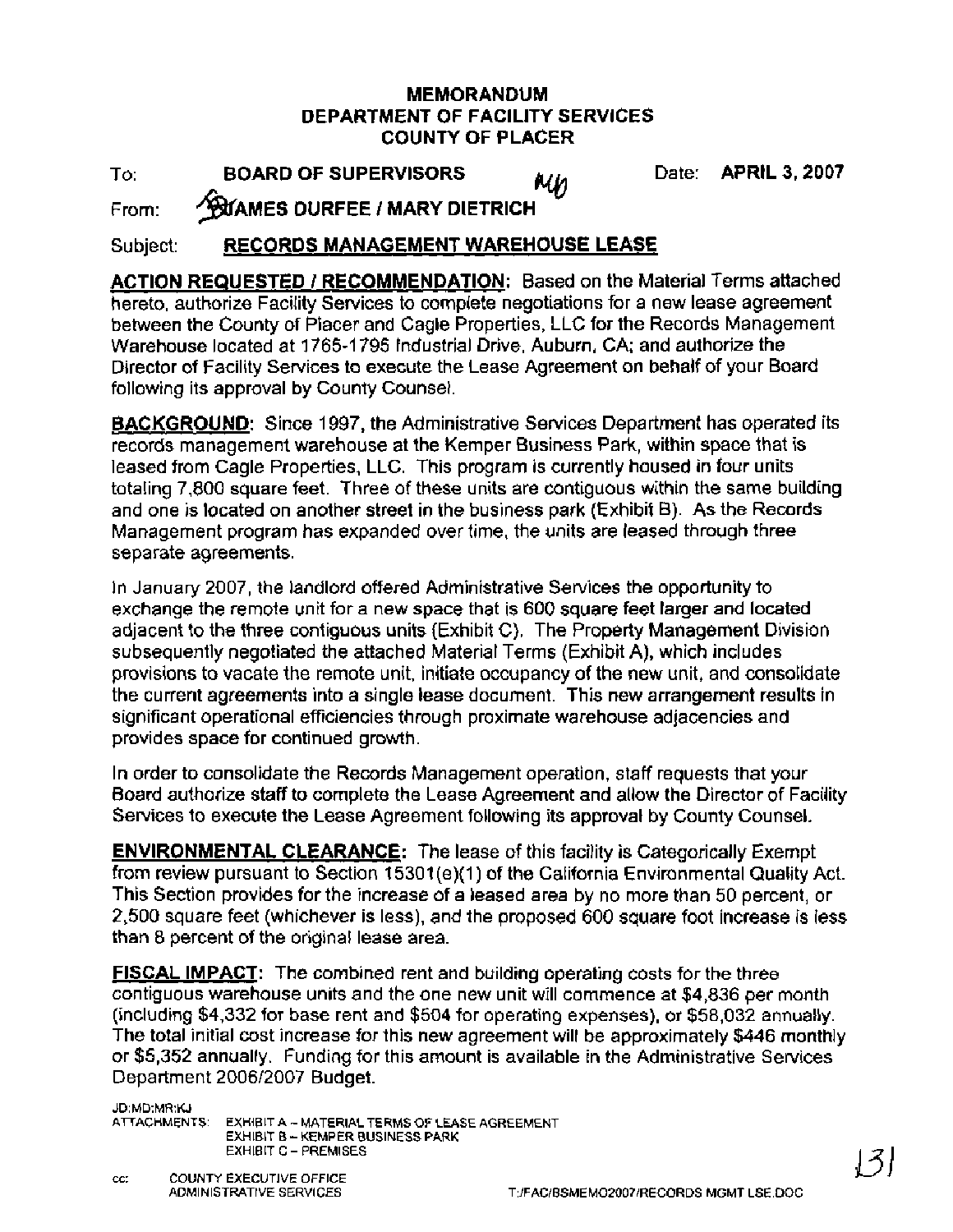#### **EXHIBIT A**

#### **MATERIAL TERMS OF LEASE AGREEMENT**

- 1. Landlord. Cagle Properties, LLC, a California limited liability corporation.
- 2. Tenant. County of Placer, Administrative Services Department.
- 3. Purpose. Establish a new warehouse lease for the Administrative Services Department - Central Services Division, which provides 600 square feet of additional records management space, consolidates existing storage space and lease agreements into one, and due to warehouse adjacency, accommodates operational efficiencies (Attachment).
- 4. Termination of Existing Agreements. Upon commencement of the new lease agreement, the existing lease number 11081 for 1,800 square feet of warehouse space in unit 4, building "H", located at 1800 Industrial Drive shall be terminated and County shall relocate its fixtures and materials into the new premises. Additionally, upon commencement of the new lease agreement, leases numbered 11551 and 1 1081, units 2 through 4, building **"G"** , located at 176511 775 and 1785 Industrial Drive respectively, shall be terminated as these locations will be consolidated under the new agreement.
- 5. Leased Premises. 8,400 square feet of warehouse space, units  $2 5$ , Building "G", 1765/1775/1785/1795 Industrial Drive, located within the Kemper Business Park in Auburn. CA:
	- a, Existing 6,000 square feet of contiguous warehouse space, units 2 through 4, Building **"G".**
	- b. New 2,400 square feet of warehouse space, unit 5, Building **"G".**
- 5. Term. Commencing May 1, 2007, five years initial term with (two) five-year options to renew.
- 6. Rate. \$4,332 initial monthly base rent.
- 7. CPI Increase. Upon the **1''** through 4'" anniversary of the lease agreement, base rent will be increased by 4% annually; thereafter base rent increases will be calculated utilizing the CPI index.
- 7. Ooeratinq Exoenses. Initially \$0.06 per square foot per month and reconciled annually.
- 8. Initial Lease Payment. Due on May 1, 2007.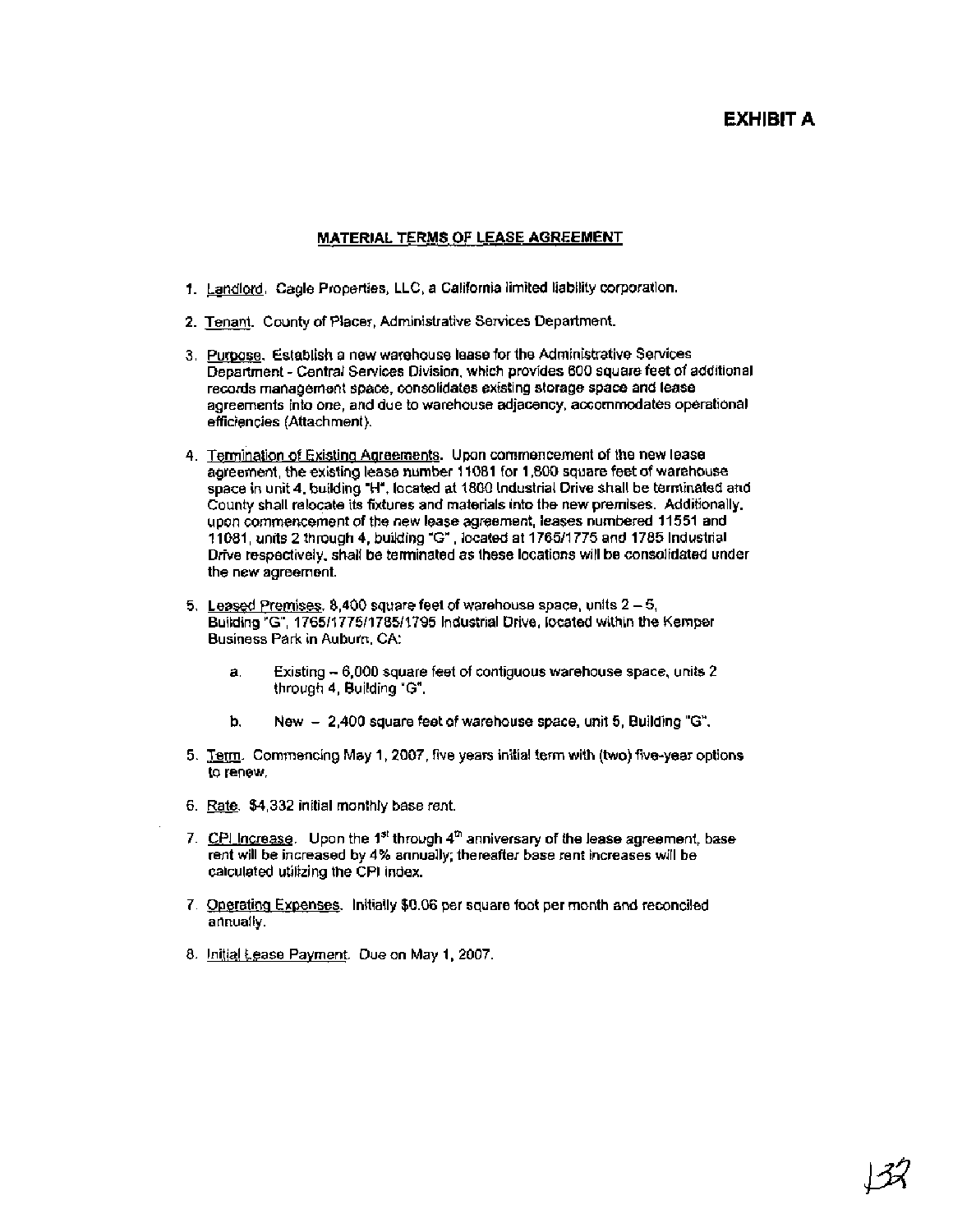### **EXHIBIT A**

- 9. Security Deposit. Typically equal to the first month's rent, in this case \$4,332, and due upon Lease Commencement, will be reduced to \$1,500 so that County deposits **on** account for the terminated lease agreements can **cover** the amount, and no additional deposits will be required.
- 10. Landlord Improvements. Upon receipt of approved lease by April 15, 2007, landlord shall conduct tenant improvements to include paint, flooring and lighting in preparation for County occupancy Nay 1,2007.

Landlord agrees to accept these Material Terms. Any further negotiations shall be subject to the approval of the Placer County Board of Supervisors or its designee.

LANDLORD:

By: Date: **5** ' *2%* ~(1 Cagle Properties, LLC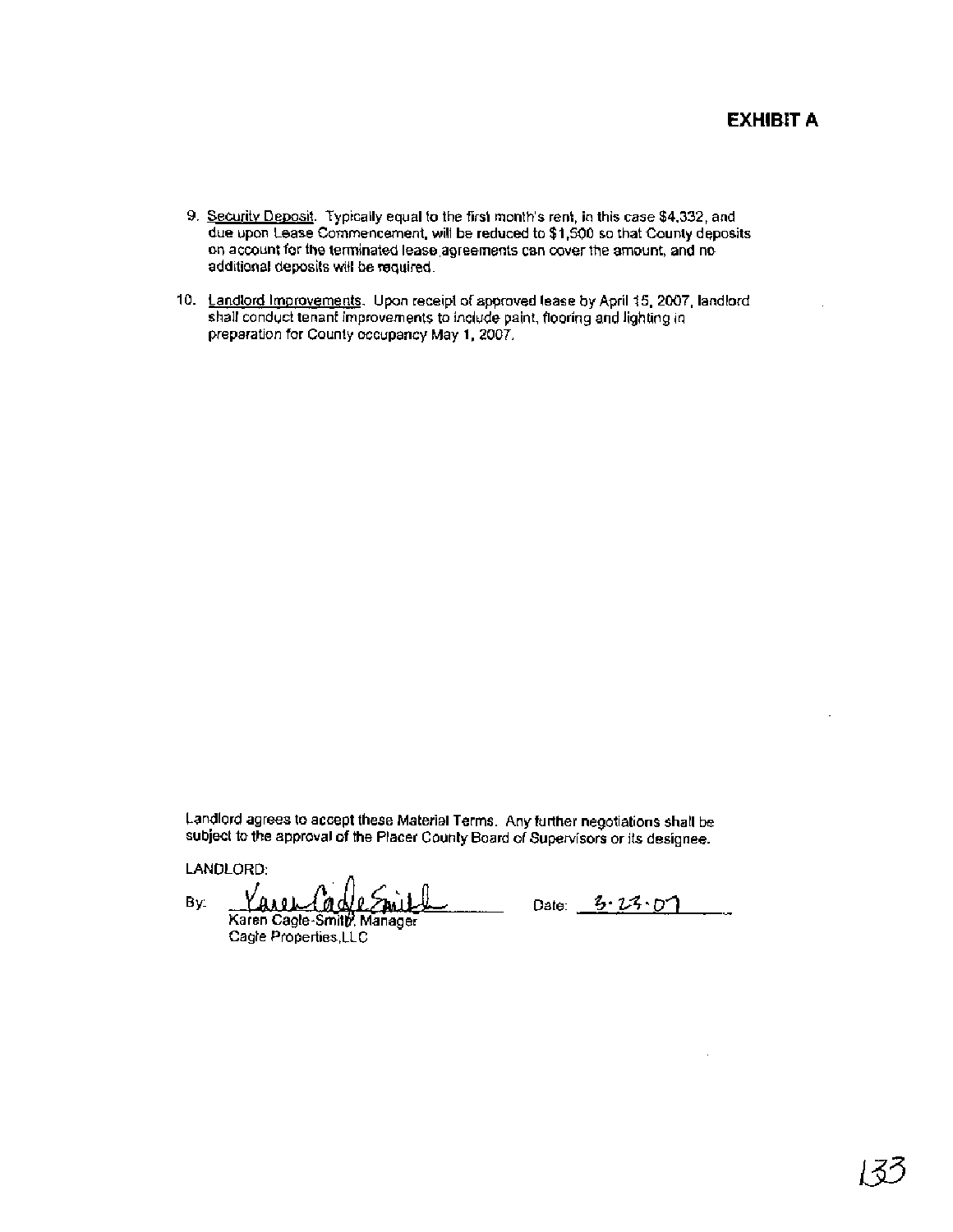## **KEMPER BUSINESS PARK**



# **Warehouse Lease Locations: Current and Proposed**